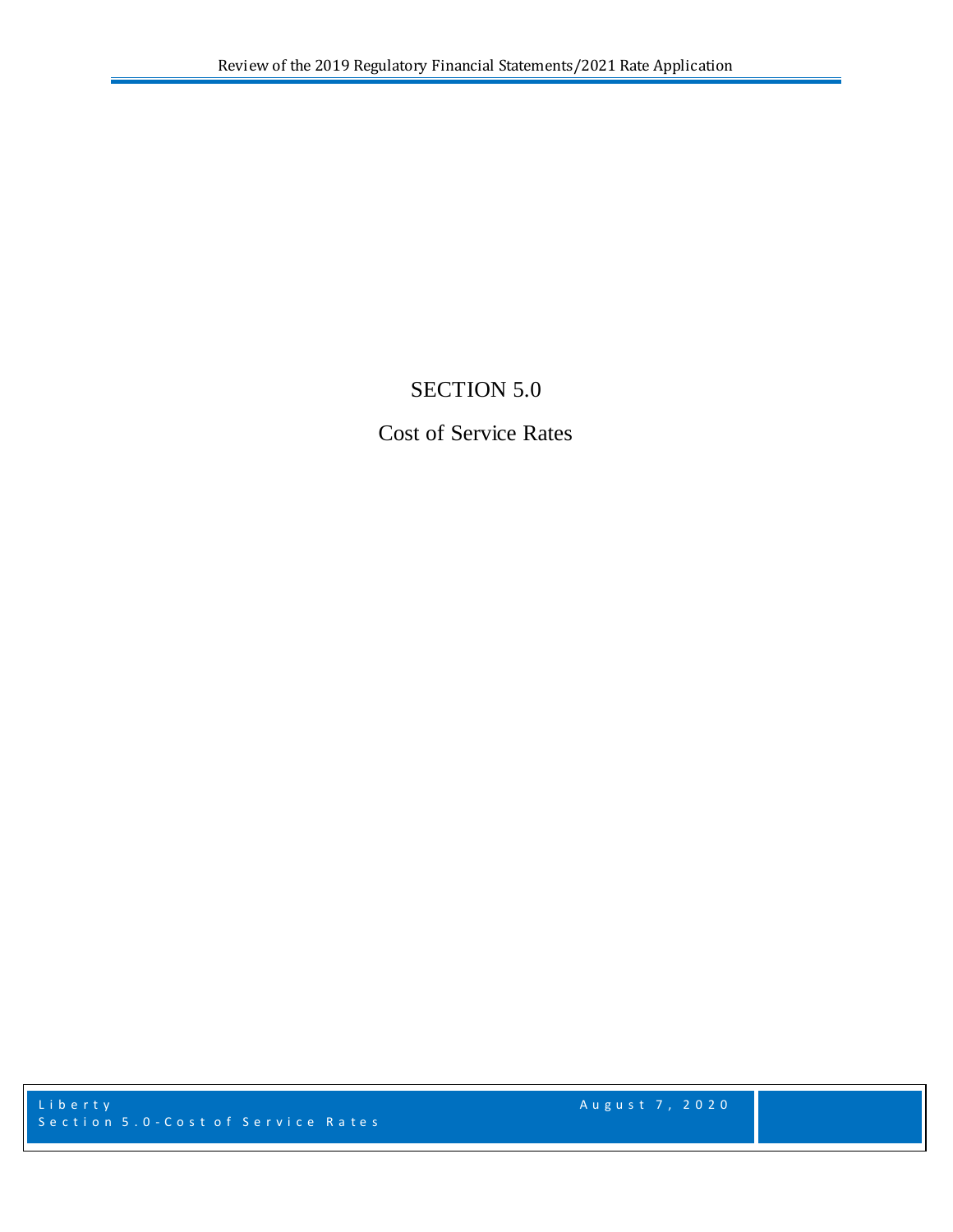## **5.0 Cost of Service Rates**

- 2 Under a Cost of Service ("COS") model, a regulated entity is permitted to set rates that allow it
- the opportunity to recover the costs of its regulated operations, including a fair rate of return on its investment devoted to regulated operations.
- This principle is consistent with what is expected to occur in a competitive market, where the price of services trends towards the cost of providing them, including a fair return.

## Cost of Service Methodology

- In the December 23, 2014 Decision in the Matter of Enbridge Gas New Brunswick's ("EGNB")
- Review of 2013 Regulatory Financial Statements/2015 Rate Application, the Board approved the
- Cost of Service Study as proposed by EGNB. EGNB used the same cost of service principles and
- processes for the purpose of the 2021 COS study.

#### Revenue Requirement

 The revenue requirement provided in the 2021 Budget was used for the purpose of determining the distribution rates in the 2021 COS Model.

#### Allocators

- Allocators used in the 2021 COS study are consistent with those provided in support of the 2020
- Rate Application. A copy of the Allocators is attached in Schedule 5.1 Allocators.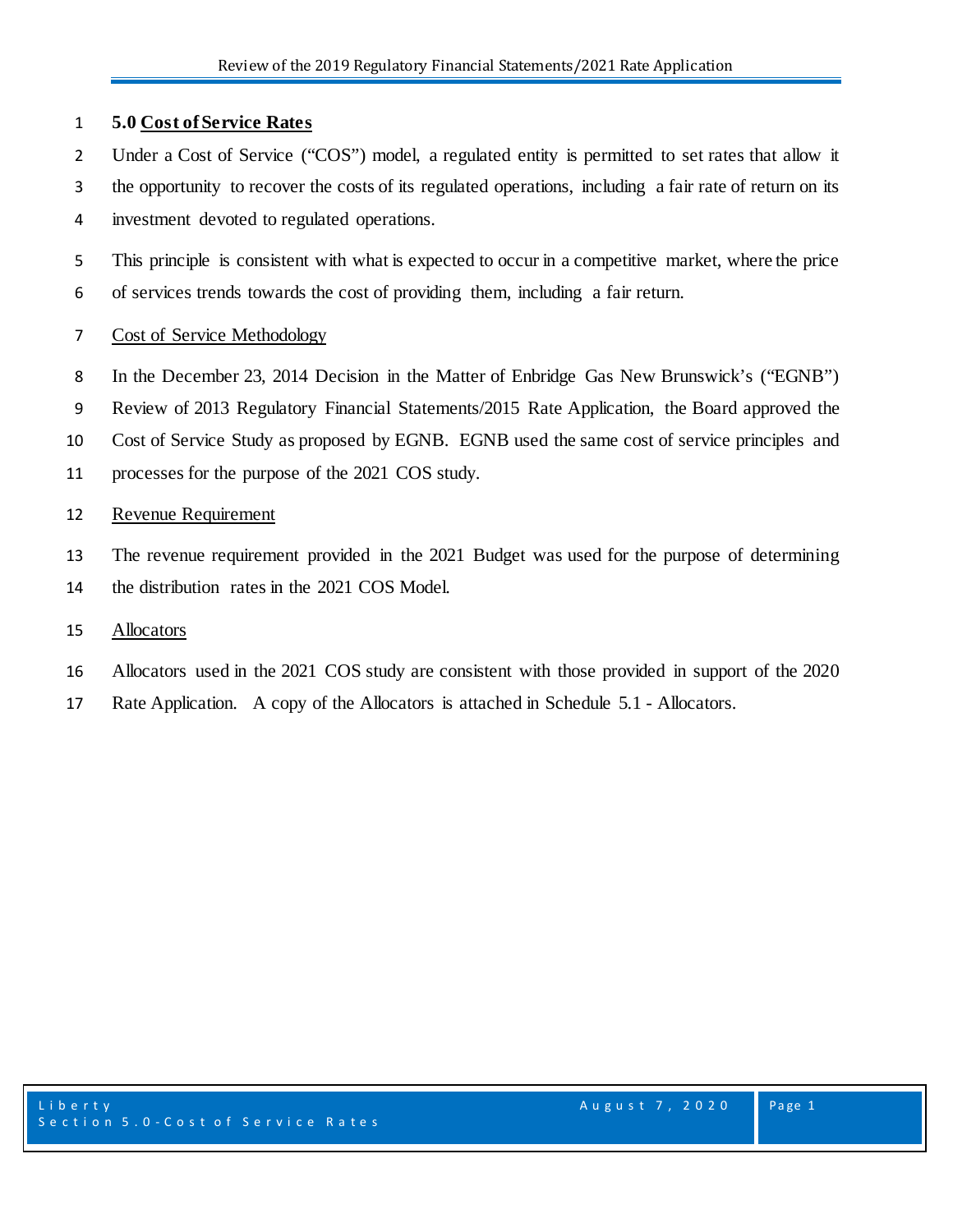The results of the 2021 COS study can be found in Schedule 5.2 - Cost of Service Model Data.

- COS Schedule 1 represents the results of the class cost of service study for 2021. The first two pages provide summary information of the results by providing details on rate base, O&M expenses, and current revenues by class (lines 1-19). The next section (lines 20-26) provides present revenues at equal rates of return (if each class's return was the same as the overall system return. Then the summary sheet presents the total revenue requirement at the proposed rate of return (lines 27-41) with line 41 providing the revenue deficiency or excess for each class. The last section (lines 42-52 show the proposed revenues by class and the resulting rate of return by class and the parity ratios on lines 53-38. The remaining pages of Schedule 1 provide the results of the COS Study for each account and component of the total revenue requirement allocated to each rate class.
- COS Schedule 2 provides the summary of account functionalization. This schedule provides the results of functionalization step for each account and component of the total revenue requirement allocated to the three functions (1) Gas Supply (not used); (2) Distribution, and (3) Onsite & Metering.
- COS Schedule 3 summarizes the classification of the distribution function accounts. This schedule provides the results of classification step for each account and component of the total revenue requirement allocated to each of the three classifications (1) Demand, (2) Energy, and (3) Customer. This information is presented for each of the three functions so the first section (pages 1-10) provides the classification of costs functionalized as Gas Supply (no costs are included in this function) and the next section (pages 11-20) provide classification of costs functionalized to Distribution (see Distribution Total, Distribution Demand, Distribution Energy, and Distribution Customer columns) and the classification of costs functionalized to Onsite & Metering 26 (see the last 4 columns).
- COS Schedule 4 provides the allocation of each account by classification and by rate class. This schedule has three sections (1) Distribution Demand (pages 1-10), (2) Distribution Customer (pages 11-20), and (3) Onsite & Metering Customer (pages 21-